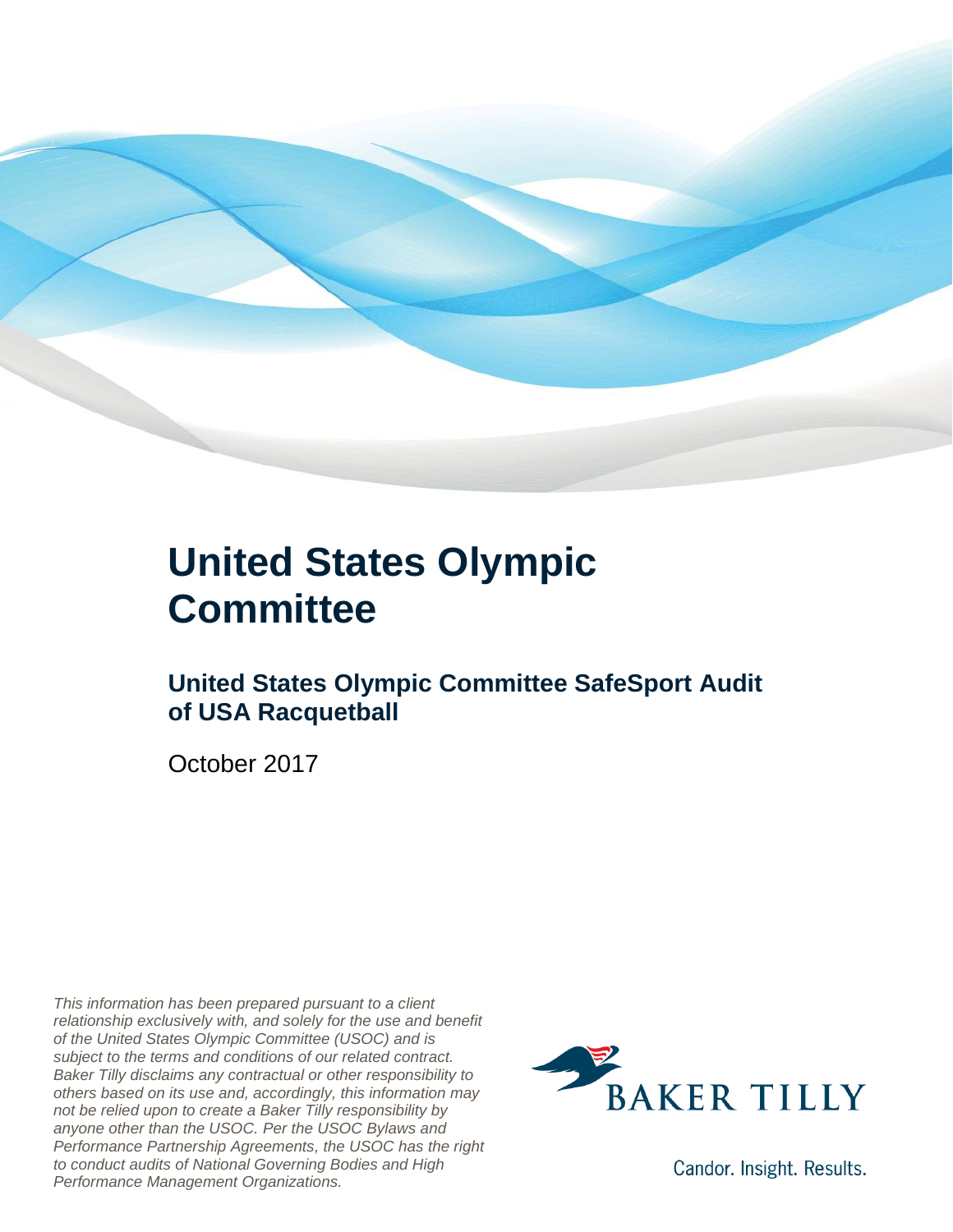

| UNITED STATES OLYMPIC COMMITTEE SAFESPORT AUDIT OF USA |  |
|--------------------------------------------------------|--|
|                                                        |  |
|                                                        |  |
|                                                        |  |
|                                                        |  |
|                                                        |  |
|                                                        |  |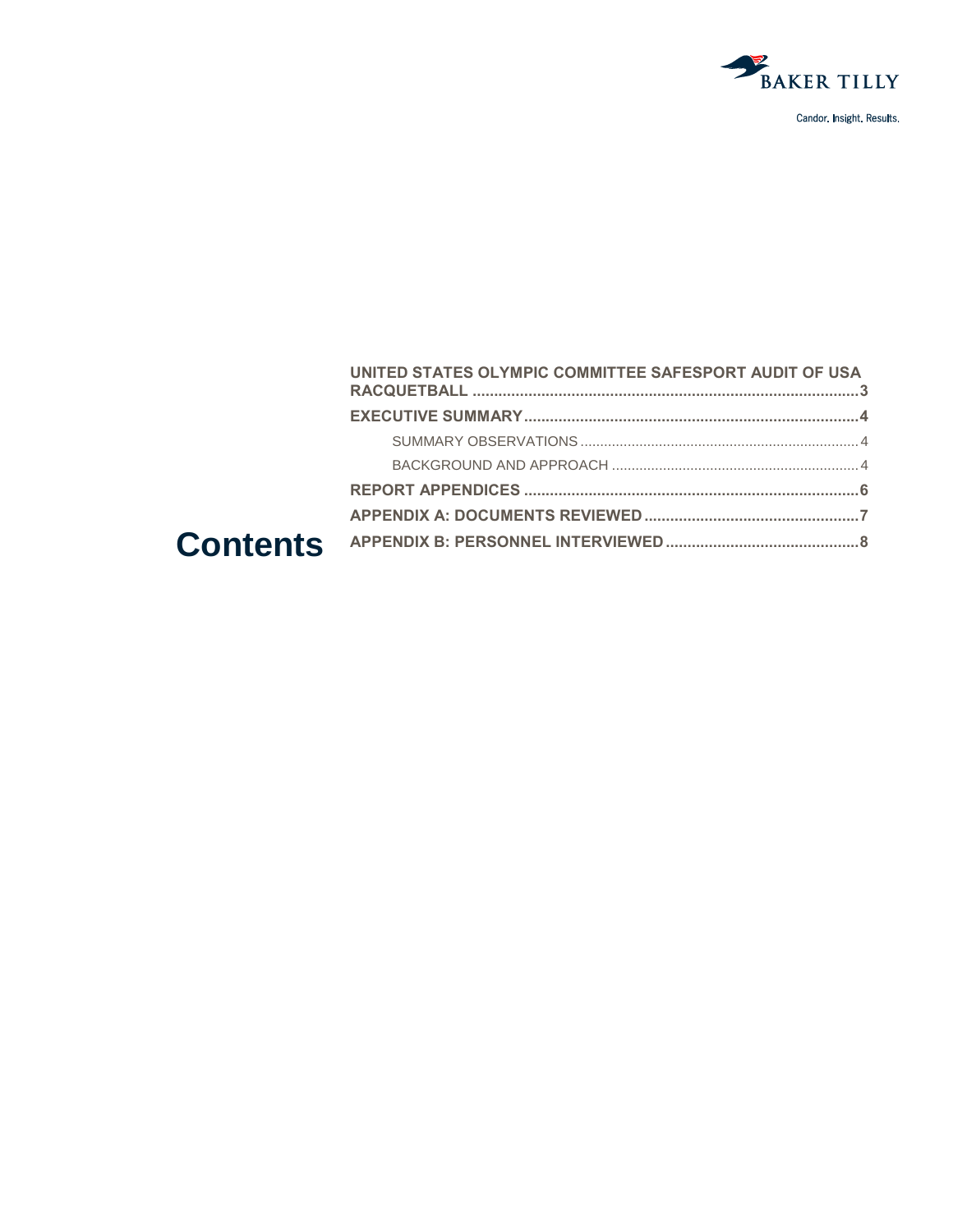

### <span id="page-2-0"></span>**United States Olympic Committee SafeSport Audit of USA Racquetball**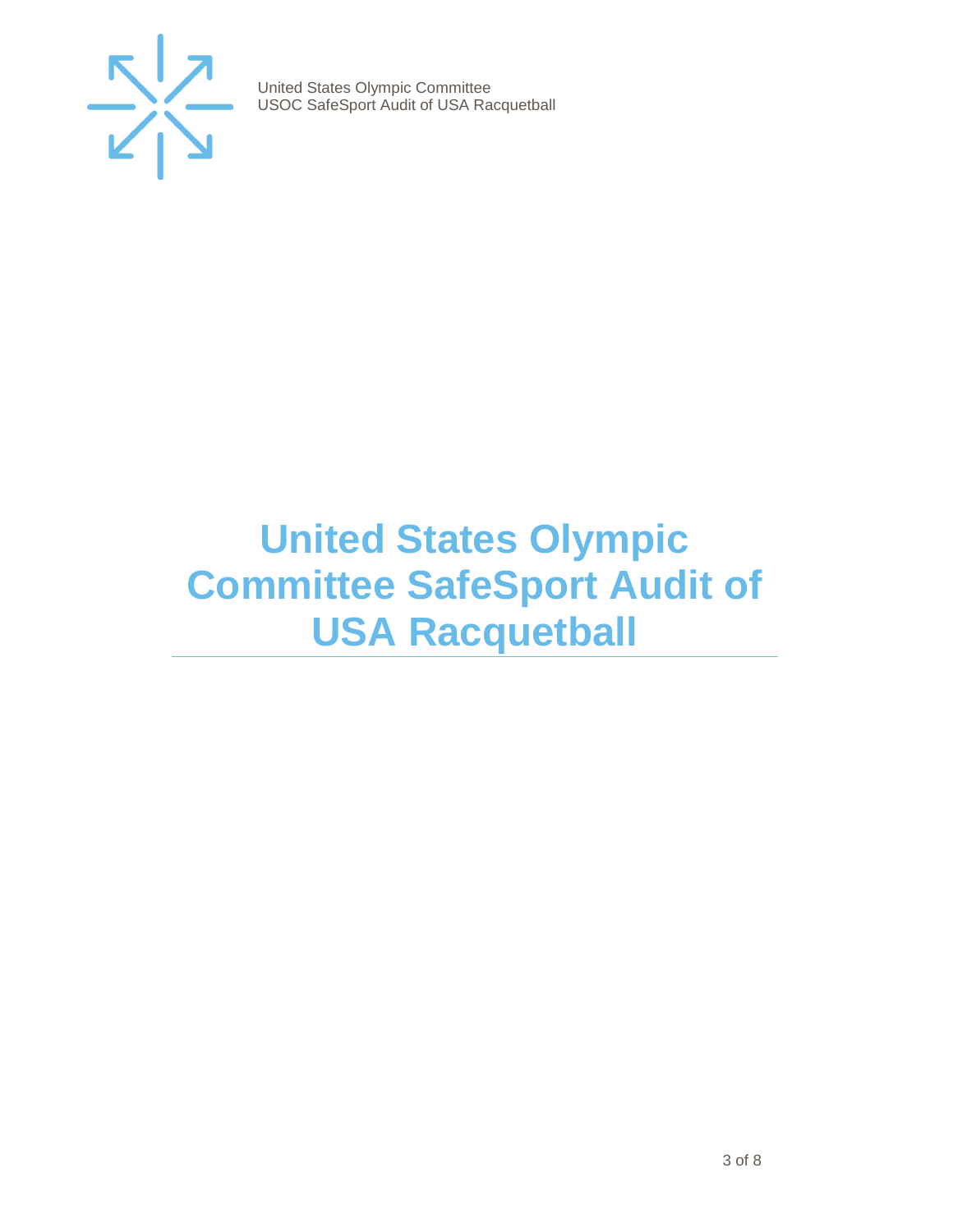

 $\overline{a}$ 

United States Olympic Committee USOC SafeSport Audit of USA Racquetball

## **Executive Summary**

#### <span id="page-3-1"></span><span id="page-3-0"></span>**Summary Observations**

It shall be the policy of the United States Olympic Committee (USOC) that each National Governing Body (NGBs) adopt a Minimum Standards Policy for Athlete Safety Programs (Athlete Safety Standards) by December 31, 2013<sup>1</sup>.

Based on this review of USA Racquetball's SafeSport-related documentation and administrative materials, USA Racquetball's policies and procedures met the requirements of the Athlete Safety Standards. Therefore, there were no observations noted during this audit.

#### <span id="page-3-2"></span>**Background and Approach**

USOC engaged Baker Tilly Virchow Krause (Baker Tilly), to assist the USOC in the completion of SafeSport audits, to assess compliance with SafeSport policies and procedures at the USOC and all of its NGBs and High Performance Management Organizations (HPMOs).

Baker Tilly performed a review of USA Racquetball to evaluate compliance with the Athlete Safety Standards. The following activities were performed for this review of USA Racquetball:

- Developed and executed an audit program that included:
	- Holding a virtual entrance meeting to discuss and document USA Racquetball's SafeSport program and processes.
	- Selecting a sample of 10 from the required individuals to ensure a background check was performed and education and training was completed. See **Appendix A** for a list of documents reviewed.
	- Reviewing USA Racquetball's athlete safety policy and determining whether the following was addressed:
		- Required misconduct is prohibited and defined;
		- Reporting procedures are documented; and
		- **The grievance process is documented and complies with** Athlete Safety Standards.
	- Identifying which individuals are required to undergo a criminal background check and complete education and training.
- Conducted a virtual exit meeting, if requested, following delivery of the draft report, to discuss audit findings and recommendation(s) with USA Racquetball. See **Appendix B** for a list of individuals interviewed.

<sup>1</sup> Effective June 20, 2017 the USOC replaced the Athlete Safety Standards with the NGB Athlete Safety Policy. Due to the timing of this audit, fieldwork was performed in accordance with the Athlete Safety Standards.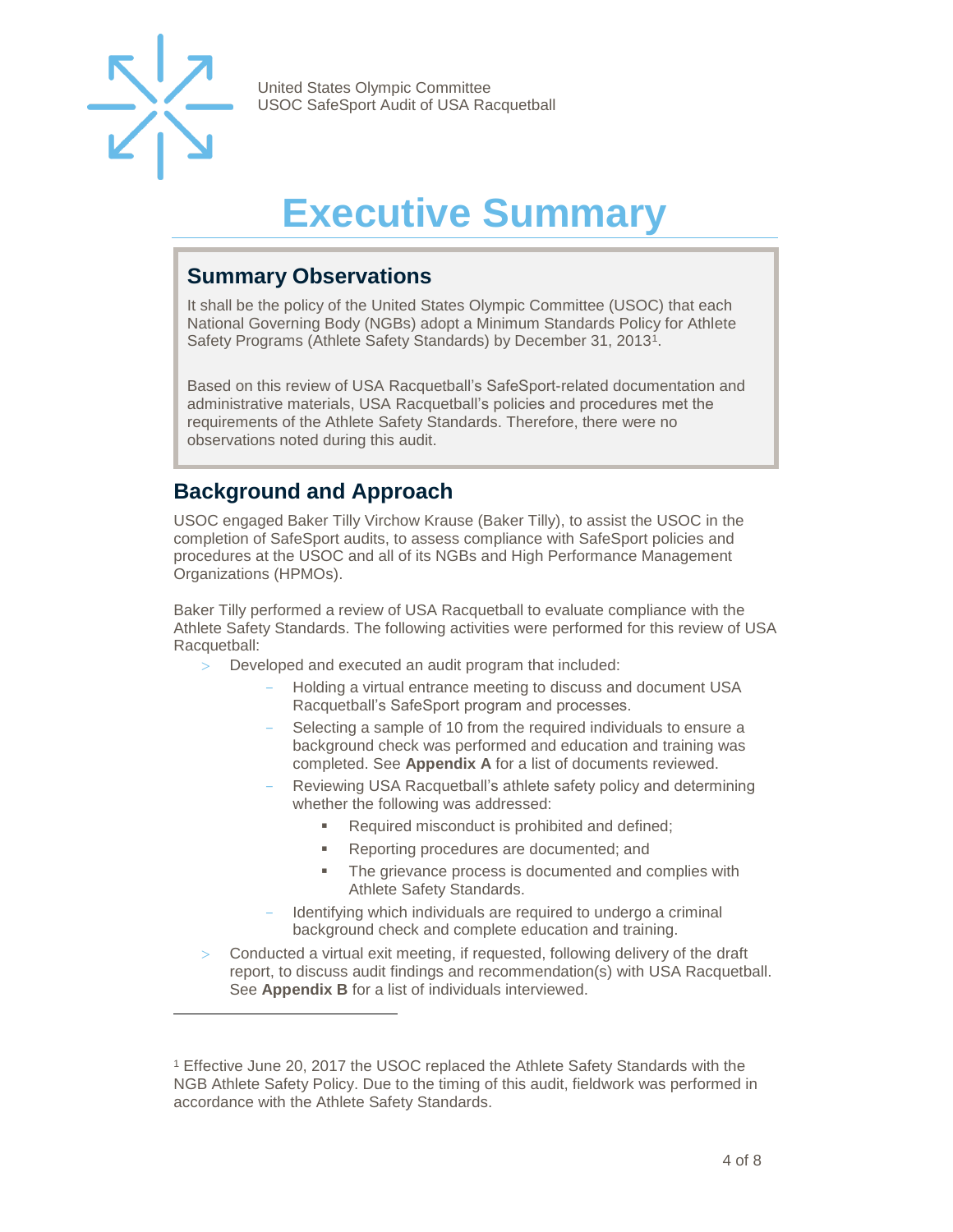

> Identified specific observations and recommendations regarding opportunities to enhance compliance with Athlete Safety Standards. Observations include the following attributes: criteria, condition, cause, effect and recommendation, as set out in the International Professional Practices Framework (IPPF) Standards and Practice Advisory 2410-1.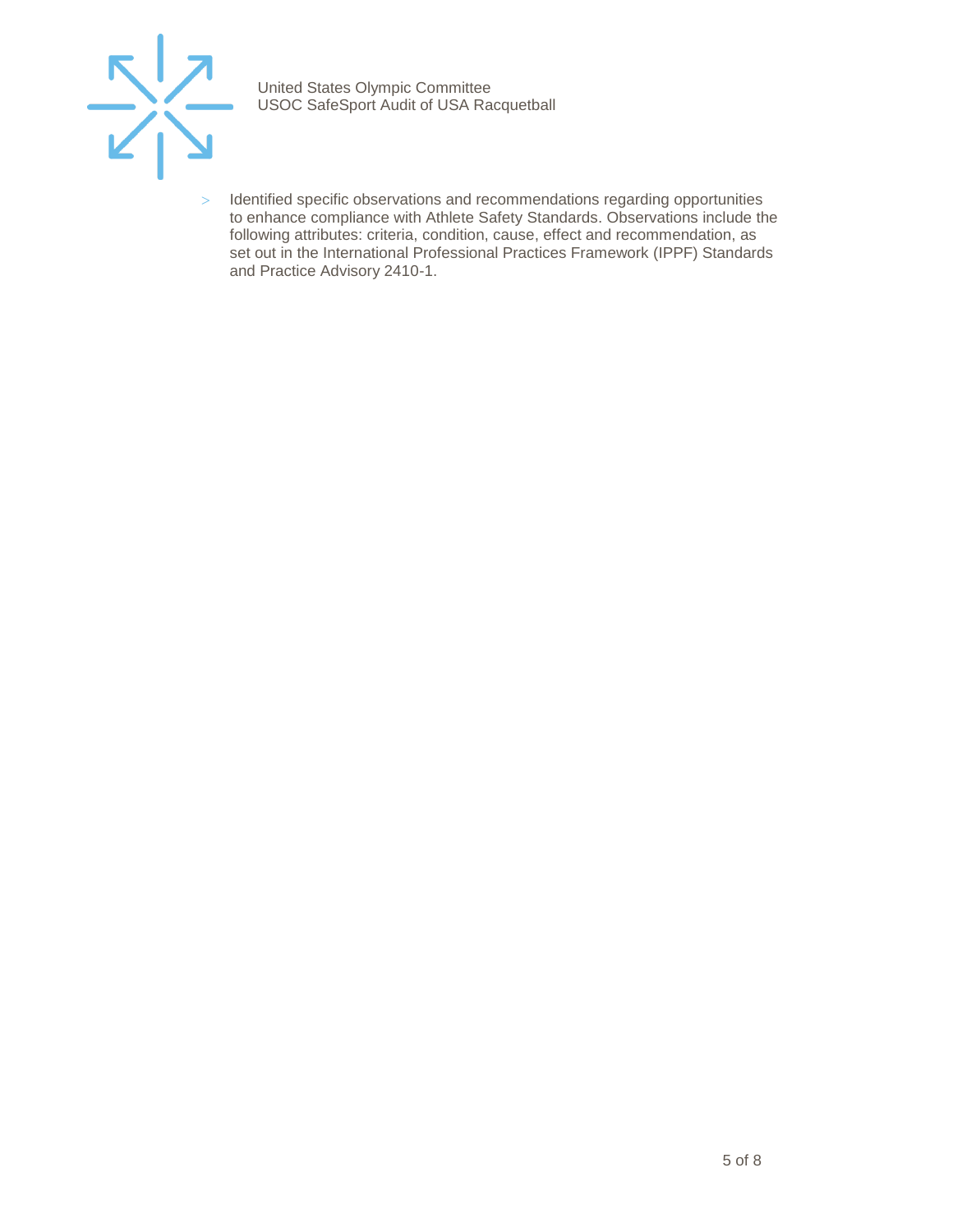

## <span id="page-5-0"></span>**Report Appendices**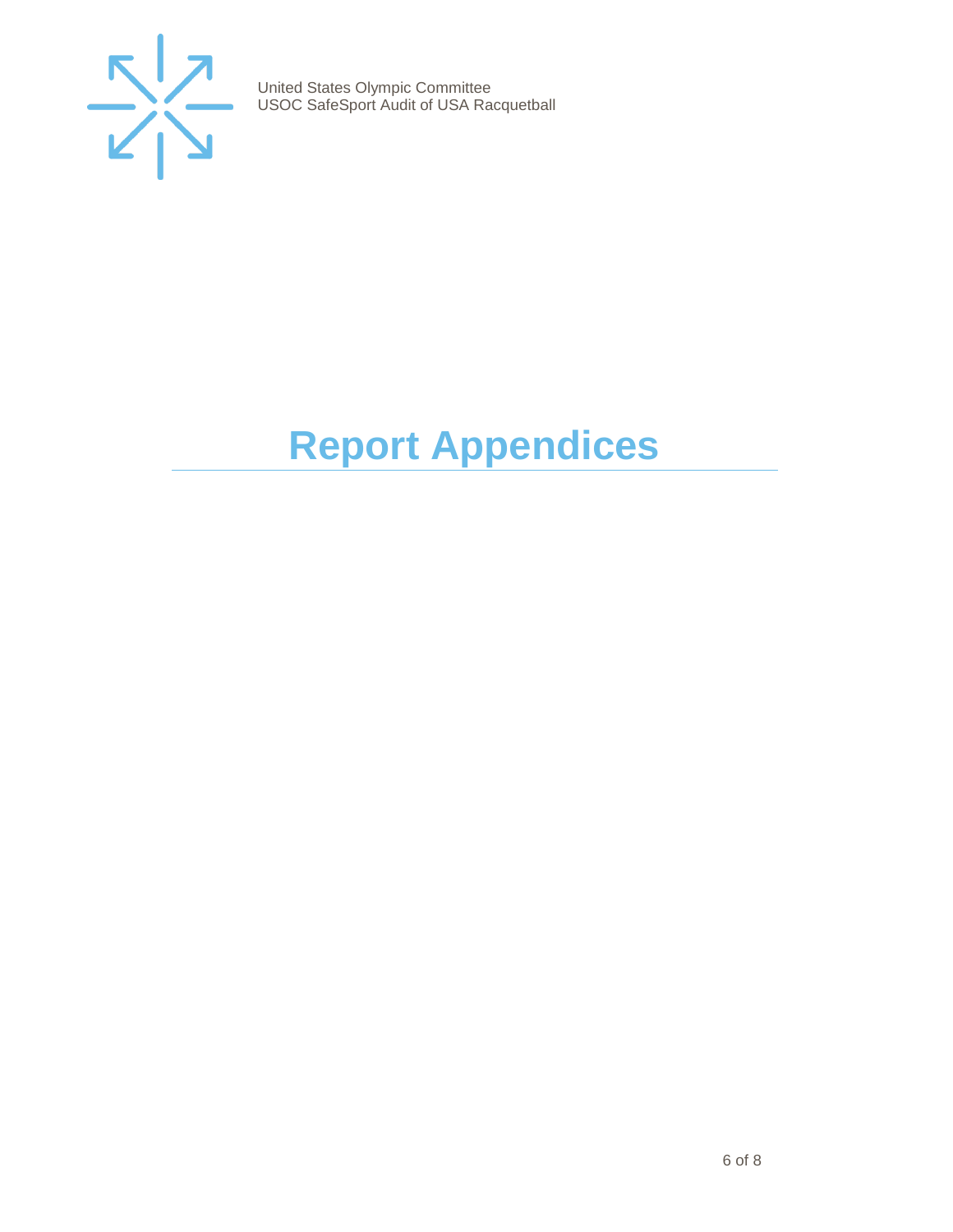

### <span id="page-6-0"></span>**Appendix A: Documents Reviewed**

We reviewed the following documents:

- > Athlete Safety Standards Program Questionnaire
- > Population listing of "required individuals" (i.e., covered individuals required to undergo background check and training)
- > SafeSport Policy documentation
- > USA Racquetball Bylaws
- > USA Racquetball SafeSport Handbook